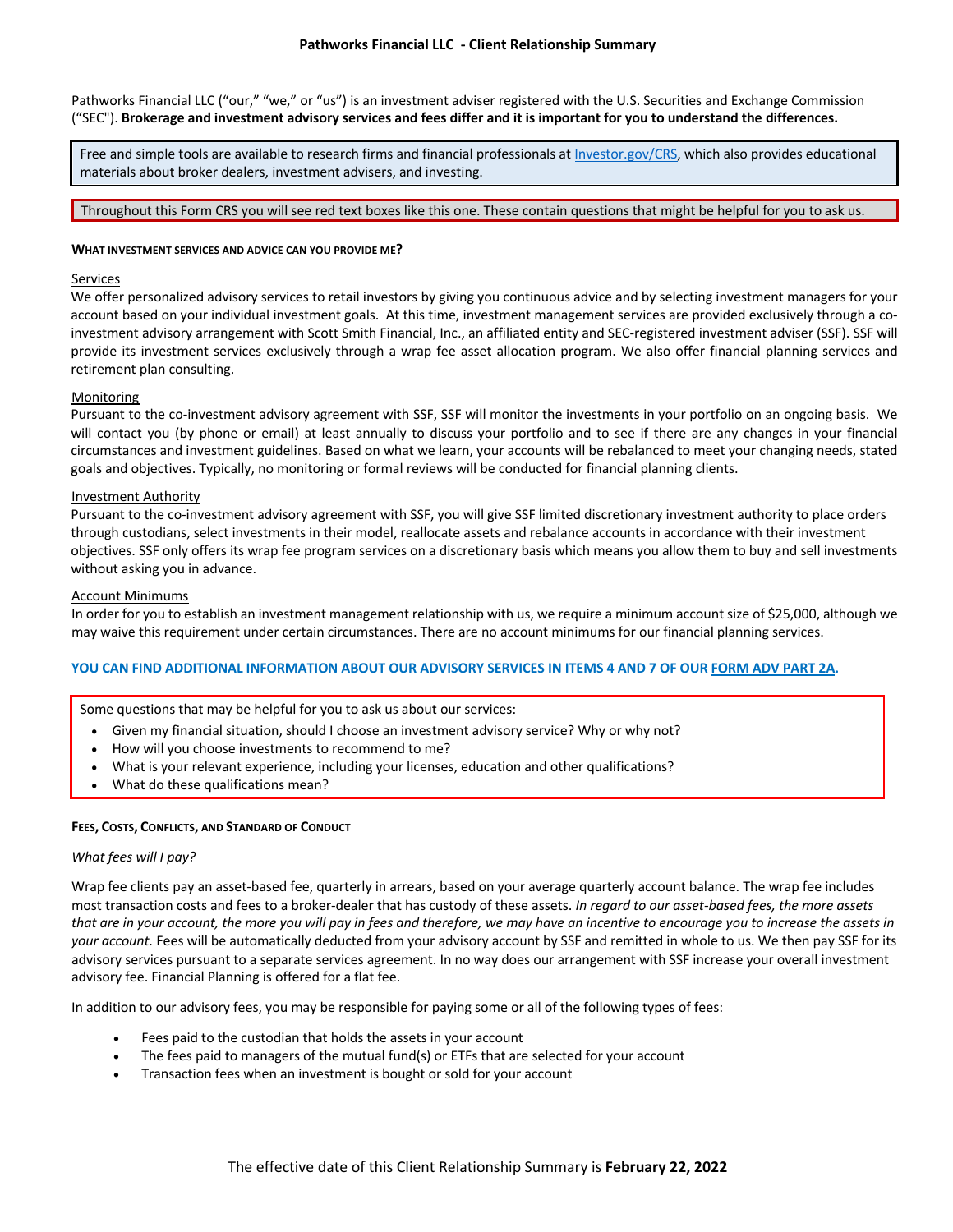**You will pay fees and costs whether you make or lose money on your investments. Fees and costs will reduce any amount of money you make on your investment over time. Please make sure you understand what fees and costs you are paying.**

### **YOU CAN FIND INFORMATION ABOUT THE COSTS ASSOCIATED WITH OUR ADVISORY SERVICES IN OUR [FORM ADV PART 2A.](https://files.adviserinfo.sec.gov/IAPD/Content/Common/crd_iapd_Brochure.aspx?BRCHR_VRSN_ID=747682)**

- A question that may help you understand how these fees and costs might affect your investments:
	- If I give you \$10,000 to invest, how much will go to fees and costs, and how much will be invested for me?

*What are your legal obligations to me when acting as my investment adviser? How else does your firm make money and what conflicts of interest do you have?*

**When we act as your investment adviser**, we have to act in your best interest and not put our interest ahead of yours. At the same time, the way we make money creates some conflicts with your interests. You should understand and ask us about these conflicts because they can affect the investment advice we provide you. Our advisors have an economic incentive to encourage you to invest money through them, since this increases their compensation (because they are paid in part based on the assets they manage). While we do not believe this is a material conflict, you should be aware of this. Our firm's financial professionals include licensed insurance agents who sell insurance products for a commission. They have an incentive to recommend insurance products to you in order to increase their compensation, but you are under no obligation to purchase these products through them.

# **YOU CAN FIND ADDITIONAL INFORMATION ABOUT CONFLICTS OF INTEREST ASSOCIATED WITH OUR ADVISORY SERVICES IN ITEM 10 OF OUR [FORM ADV PART 2A BROCHURE](https://files.adviserinfo.sec.gov/IAPD/Content/Common/crd_iapd_Brochure.aspx?BRCHR_VRSN_ID=747682)**.

| A question that may help you understand our conflicts of interest:               |
|----------------------------------------------------------------------------------|
| • How might your conflicts of interest affect me, and how will you address them? |

### *How do your financial professionals make money?*

Our financial professionals are compensated based on the amount of client assets that they service, and the time and complexity required to meet client's needs.

### **DISCIPLINARY HISTORY**

*Do you or your financial professionals have legal or disciplinary history?* □ Yes **⊠ No** 

Free and simple tools are available to research firms and financial professionals at [Investor.gov/CRS,](https://www.investor.gov/CRS) which also provides educational materials about broker dealers, investment advisers, and investing.

Some questions that may be helpful for you to ask us about our disciplinary history:

• As a financial professional, do you have any disciplinary history and, if yes, for what type of conduct?

# **Additional Information**

Additional information about us is also available on the SEC's website at [www.adviserinfo.sec.gov.](https://adviserinfo.sec.gov) You can search this site by a unique identifying number known as a CRD number. The CRD number for our advisory firm is **313668**. Please contact us at (248) 938-4229 if you would like a copy of, or if you have any questions about, the contents of this Client Relationship Summary.

Some questions that may be helpful for you to ask us about contacting us or making a complaint:

- Who is my primary contact person?
- Is he or she a representative of your advisory firm?
- Who can I talk to if I have concerns about how this person is treating me?